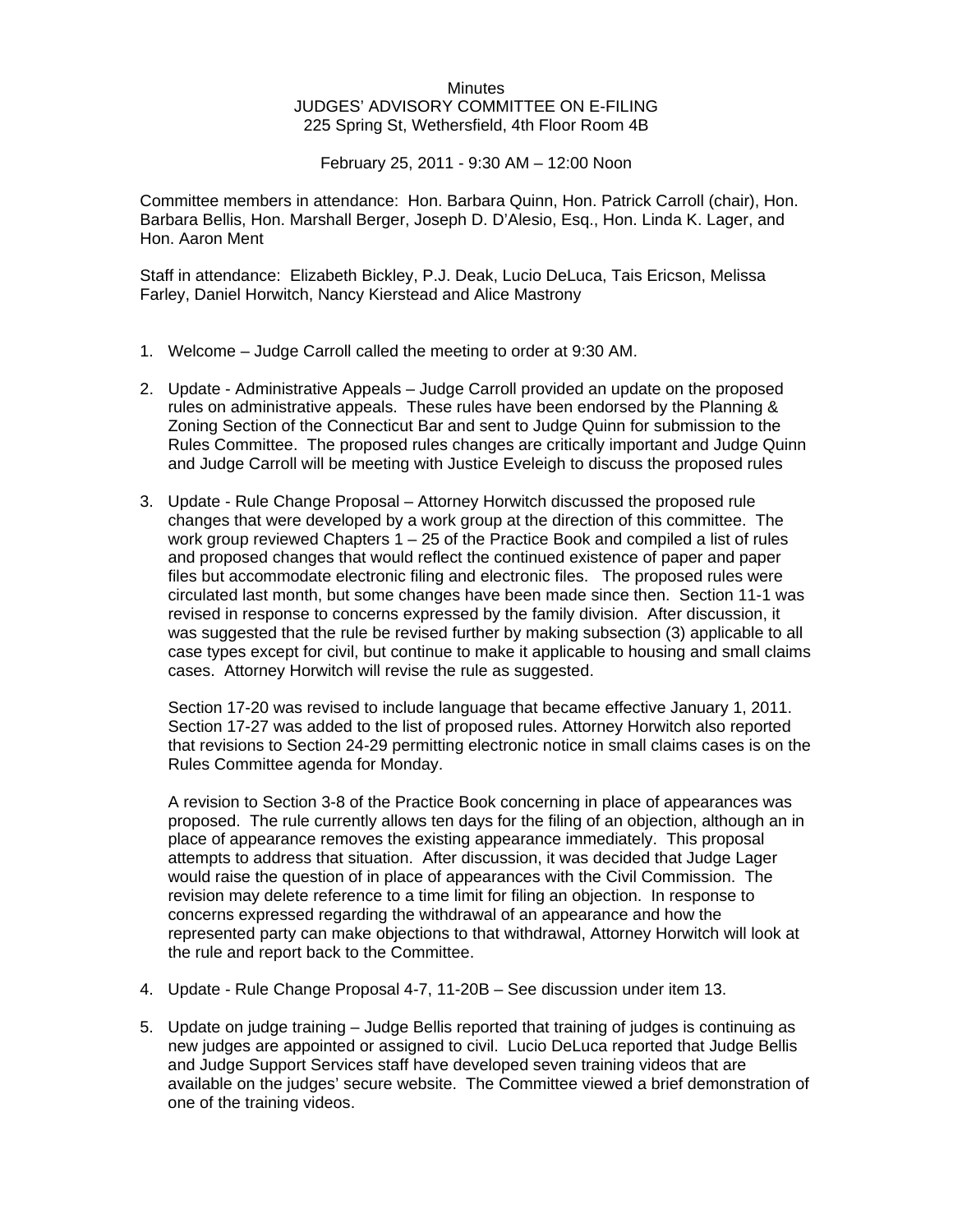Judge Bellis mentioned several other matters that have been addressed or raised in the past few months. In connection with ADR, Lisa Gordon, who is with Court Operations and handles ADR requests and scheduling, now has access to the workflow queue. Problems with short calendar prep notes have eased, but a few items remain a concern. It can be difficult for a judge to tell if another judge is working on something in a file from a prior short calendar, so it would be helpful if the clerks made a note of that information in the calendar prep. Also, with electronic files, it is easy to miss a matter on the calendar, so clerks should notify the judge if he or she has not ruled on all their motions by sending a workflow queue item to the judge. This recommendation went out in the E-News in the past, but Attorney Ericson will remind the clerks' offices of this item.

Judge Bellis also said that some judges had asked about opening the workflow queue up to legal research so that judges could use it to communicate with the law clerks. After discussion, including the broad access to the information in the queue, the Committee decided that the workflow queue would not be used to transmit information or requests to Legal Research.

- 6. Update equipment for ADR programs This agenda item was initially passed, but was taken up subsequently. Lucio DeLuca reported that an ADR attorney asked to have access to the electronic file. As a result of that inquiry, Judge Support Services has done an assessment of Hartford and Bridgeport to determine how this access can be provided. There are various issues, including electrical connections, data ports, and computer equipment. Currently Judge Support Services has about fifteen laptops that could be used for this purpose, but some of the computers may not support Windows 7, which could present a problem when the Branch license expires. After discussion, the Committee directed that a pilot program be developed for Hartford and Bridgeport.
- 7. Updates Edison and E-filing Projects Attorney Kierstead provided information on the development of time standards for processing filings in clerks' offices, including statistics. Both centrally and in the clerk's office, it is possible to keep track of processing and ensure that items are being handled in a timely manner. For example, 95% of judges orders are processed within five days, and 84% are processed on the same day. 72% of dispositions are coded within one day and 46% are actually coded on the same day. 60% of calendar filings are on a calendar within ten days of filing.

Electronic filing and case processing has provided an opportunity for greater quality control and accountability, which assists in the identification of training needs or problems. It has also resulted in the reduction of phone calls, mail and cash register processing in clerks' offices. This reduction allows the redirection of staff and resources to other areas, such as family court.

Discussion ensued on other changes that have taken place as a result of and concurrent with electronic filing and case management. Discussion included future discussion of changes that may be needed to clerk's office job descriptions and hires, how and by whom processes are handled, cross-training of staff, the dramatic increase in selfrepresented parties and the accompanying loss of contact between clerks and attorneys, and the need for more computers in clerks' offices for use by the public.

P.J. Deak provided information on the status of the Edison project. About a year ago the process of restructuring support for Edison began, and in a brief time, the transition has been accomplished with the exception of one phase – moving the database to the same place as the e-filing database. The process was big, complicated, and successful.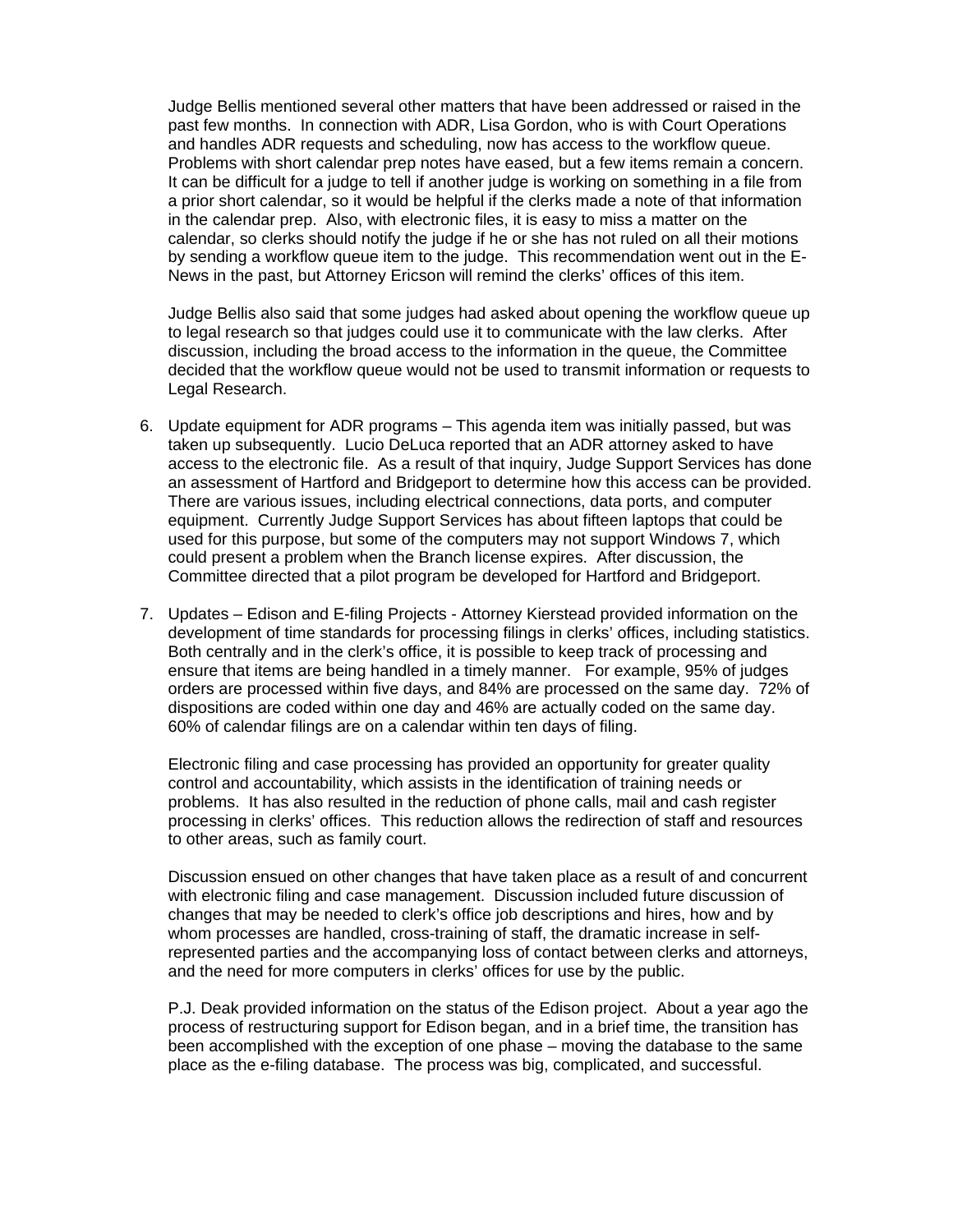He also reported that the timeline for the e-filing project, which originally went to April 2012, may require the addition of a few months.

Judge Berger asked about the status e-filing in the appellate system and the possible interaction between the appellate system and the trial courts. Judge Lager also mentioned inquiries from lawyers about e-filing items with the appellate court. Beth Bickley reported that the appellate system is completely compatible with the trial court system, and is being built on the same platform. Judge Carroll has discussed this with the Chief Justice and further discussions will be taking place next week.

8. Family Individual Calendar Function (Schedule for Build) - P.J. Deak reported that Judge Munro heads a committee working on reorganizing family case management. They were interested in having a means of creating individual dockets for judges. This mechanism would be created as part of getting off CATER, since CATER currently has a function that allows the assignment of cases to one judge at a time. The question is should this be added to the things that are built to get off CATER in 2012 or should it be built more quickly for family purposes?

Discussion ensued including the availability of some tools that can be used by caseflow to implement individual assignments, how automatic assignment of cases reduces the chances for manipulation, the possibility of using prefixes to do individual assignments, and policy issues associated with mechanizing the assignment of cases. It was decided that there should be further discussion of this concept at the next meeting of this Committee, and there should be no expediting of this project at this time. Judge Quinn will convey the decision to Judge Munro.

- 9. Global Court Schedule Download Beth Bickley reported that in early December, she was contacted by a firm in Bridgeport asking to purchase a download of all docket and calendar data together with all case information for each docket so the attorney could develop a program for attorneys' smart phones that would allow them to find any case they had at any time. The request raised several issues, including the amount of effort it would take to get that data to them on all case types (not just Civil), how to provide the data continuously, and how to charge for the data. Discussion ensued, including the possibility of the Branch's developing this capability and the need to focus on e-filing at this time. The decision was that this data cannot be provided at this time.
- 10. E-Filing Medical Records & IME Reports Since the changes to the expert disclosure rule, Practice Book § 13-4, some attorneys are filing IME reports and medical records. Judge Bellis would like to come up with a proposal for the Rules Committee such as "Medical reports themselves should not be filed, but they should only be referenced."

Judge Berger pointed out that this is part of a larger question – keeping exhibits out of the pleadings. He had proposed a revision to the statutes regarding the serving of exhibits. Attorney Farley will look into the status of that proposal.

Discussion ensued as to how to address the electronic filing of these reports. Judge Lager suggested including personal medical information in the definition of personal identifying information. Judge Berger suggested that the definition should be expanded to included financial information as well.

Attorney Horwitch will look at section 13-4 and draft a proposed revision.

11. System Outages / Tech Alerts –Judge Bellis and Beth Bickley will work together to develop language to inform judges and staff of any system outages, giving consideration to the possibility of providing separate messages for judges and staff.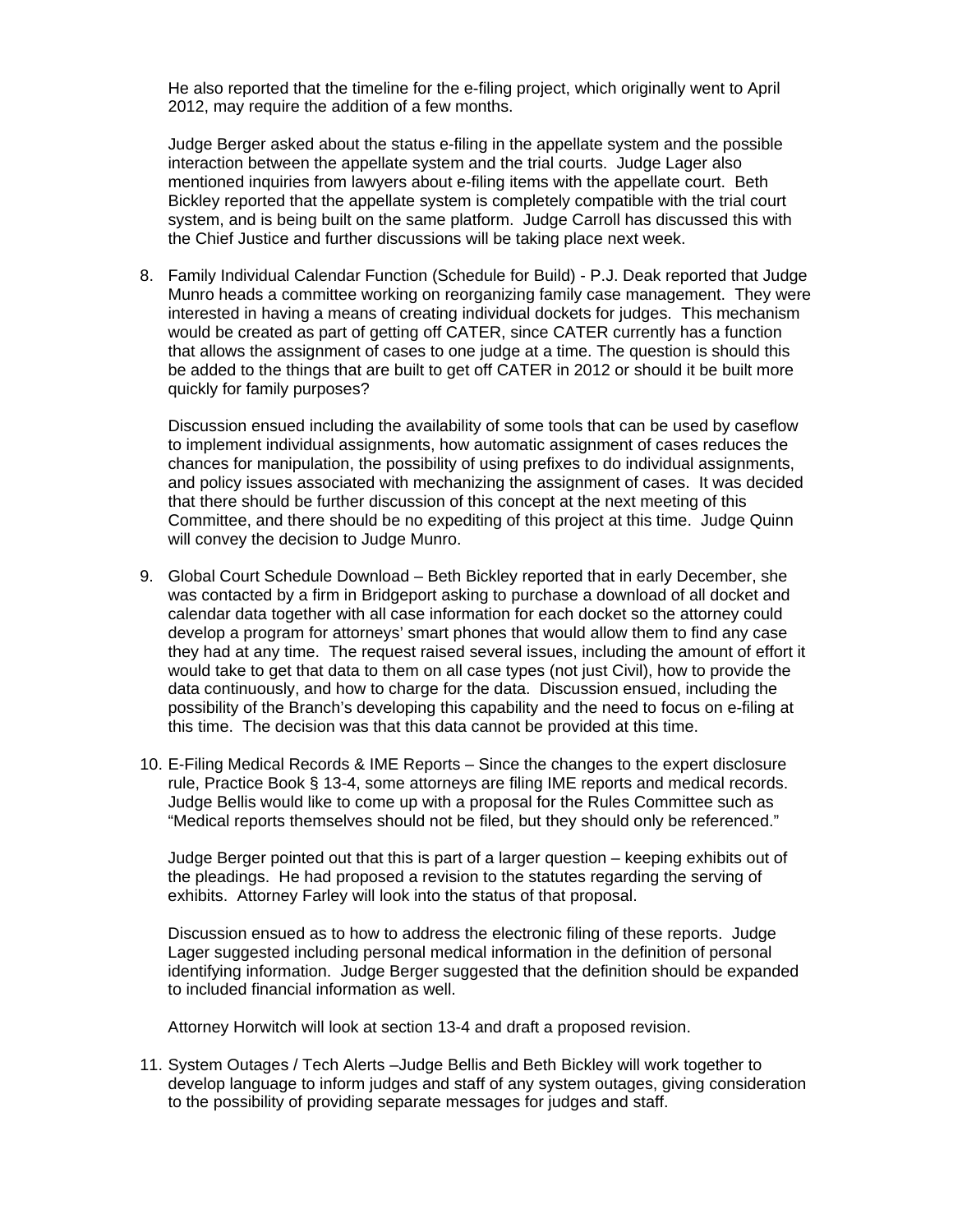- 12. 120 Day Decision Report This report has not been working well in either civil or family. The report was originally developed to assist the judges, but there are many other ways of keeping track of cases and deadlines now. Discussion ensued as to the accuracy of the data, the use of the system, the need to have a system in place, and the time involved for staff in entering data in an unused and unreliable function. After discussion, the decision was to leave the function in place for the time being. Absent a clear indication from the judges as to its utility and its accuracy, it may be eliminated.
- 13. P.B. 11-20B/4-7 Personal Identifying Info Form The Committee on Judicial Information Policy had drafted and approved a rule and a form for use in protecting personal identifying information that was necessary based upon judicial order, statute or rule. That draft was referred to this Committee for review and further action. In addition, a comprehensive policy on access to court records needs to be developed. A small working group, including judges and technical people will meet to review the existing draft and form and look at the development of an access policy.

Judge Berger asked if were possible to have documents filed electronically and sealed upon filing. If a specific type of document that is always sealed upon filing can be identified, it would be possible to create a function that would seal it upon filing.

Attorney Horwitch raised the question about whether the clerk's office staff should provide information over the phone that would be available at the courthouse but is not available online. The question that usually comes in over the phone is a request to verify the birth date of a particular defendant in a criminal/motor vehicle case. The discussion included the public nature of court files and the information in those files, whether information like birth dates is necessarily public, the difficulties with redacting a paper file, the inclusion of personal identifying information about witnesses or victims, for example, in police reports that are in the court file, the requests from the media, prospective employers, or credit check companies, whether there is any obligation to provide this information over the phone, and the risks of providing this information over the phone. After discussion, it was decided that a work group should be formed to consider the issues and make a recommendation.

14. Update - Excluded Attorneys – The majority of excluded attorneys are attorneys who do not litigate or file with the courts. Last July, all exclusions granted to attorneys who had pending cases were reviewed at the direction of the Chief Court Administrator. As result of that review, exclusions were removed for some attorneys and temporary extensions of the exclusion were granted to other attorneys to allow them to address equipment and training needs. Several attorneys are now requesting that their exclusions be continued indefinitely. The attorneys each have in excess of thirty pending cases. The decision of the Committee was that the exclusions should not be continued indefinitely, but a temporary exclusion would be granted to permit them to prepare to e-file. A letter will be sent to each of these attorneys by Judge Carroll.

The Committee also decided that small claims magistrates should be required to file electronically. In addition, the Committee decided that foreclosure Committees should also be required to file electronically, including all documents filed with the court.

15. Motion for Self-Rep Access to E-Filing – A self-represented party moved to obtain access to e-filing, but his motion was denied. It was felt that the Judges' Advisory Committee should be made aware of this motion. Self-represented parties can file documents by fax, mark motions by telephone, and arrange to receive copies of all documents filed by other parties by electronic means as well. Access to civil selfrepresented parties will be provided next year.